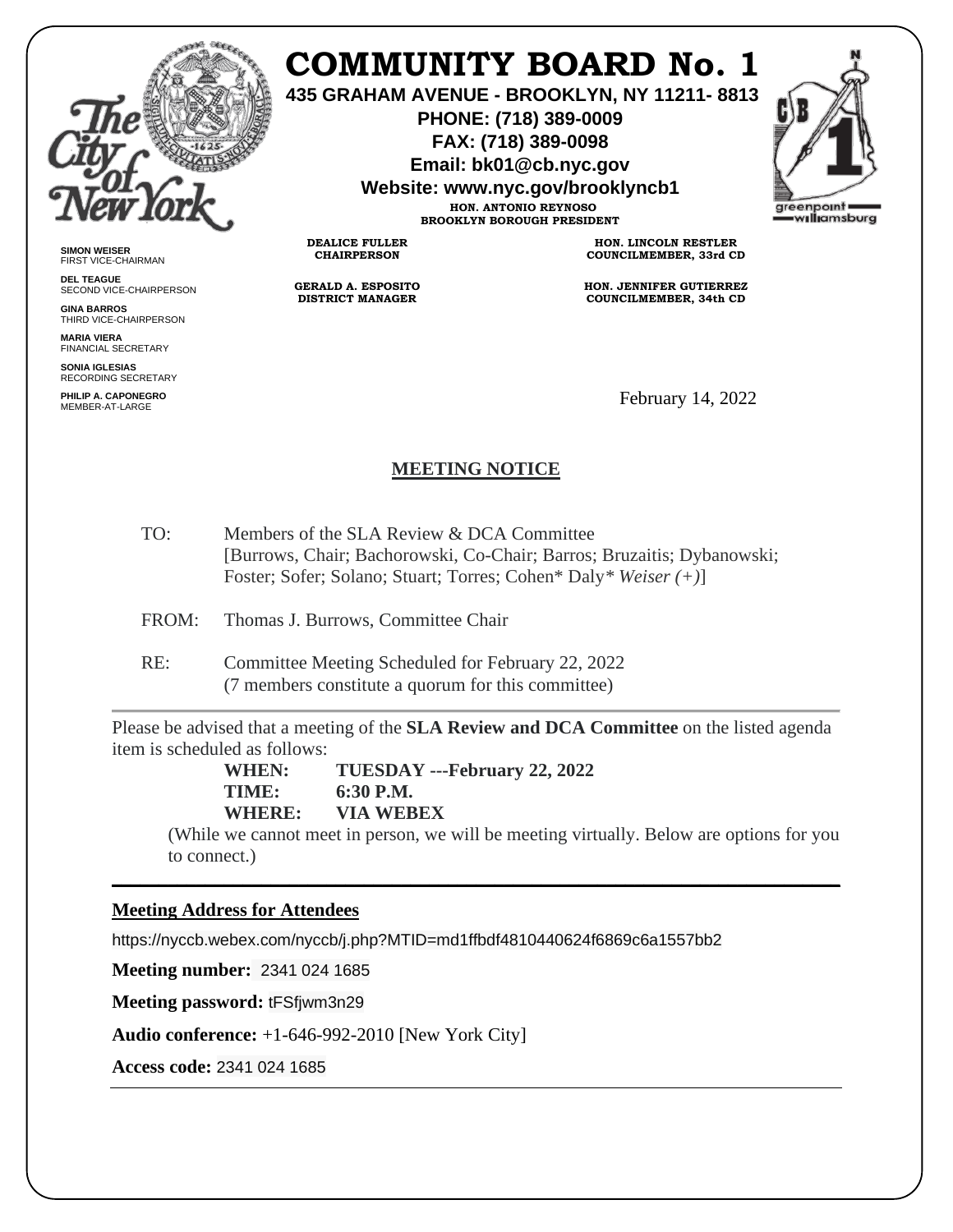# **AGENDA**

### **(I.) LIQUOR LICENSES**

#### **NEW**

- 1. 90 Wythe LLC, 44 Berry Street, (New Application  $&$  Temporary Retail Permit, liquor, wine, beer, cider, bar, tavern)
- 2. 291 Kent Restaurant Inc. dba Blend, 291 Kent Avenue, (New, liquor, wine/beer, cider, rest)
- 3. 11211 Negotium LLC, dba Here BK, 26 Bushwick Avenue, (New Application & Temporary Retail Permit, wine, beer, cider, bar, tavern)
- 4. 1118 Lorimer Café LLC, dba TBD, 148 Noble Street, New Application & Temporary Retail Permit, wine, beer, cider, bar, tavern)
- 5. A. Hernandez on behalf of an entity to be determined, 157 Wythe Avenue, (New wine, beer, cider, bar, tavern)
- 6. Amant Café LLC, dba TBD, 932 Grand Street, (New Application & Temporary Retail Permit, wine, beer, cider, museum café)
- 7. An entity to be formed by Moonrise Ventures, dba Williamsburg Market, 103 North 3rd Street, (New, liquor, wine, beer, cider, food hall)
- 8. Biblio Inc. dba Biblio, 149 North  $6<sup>th</sup>$  Street, (Alteration, liquor, wine, beer, cider, rest)
- 9. Bianco Latte LLC, dba Same, 109 Bedford Avenue, (New Application & Temporary Retail Permit and Expansion onto Municipal Property, wine, beer, cider, café, bakery)
- 10. Bushwick Country C.C. LLC, dba Bushwick Country Club, 608 Grand Street, (Removal, liquor, wine, beer, cider)
- 11. Cactus & Co BK LLC, 21 Dunham Place, (New Application & Temporary Retail Permit, liquor, wine, beer, cider, rest)
- 12. Cafe Group Inc., dba Mr. Bao, 208 Bedford Avenue, (New Application & Temporary Retail Permit, liquor, wine, beer, cider)
- 13. Davis and Devore Group LLC, dba Teddy's Bar & Grill, 96 Berry Street, (Corporate Change, liquor, wine, beer, cider, rest)
- 14. Eleva Coffee GPL LLC, 21 Commercial Street, (New, Application and Temporary Retail Permit, liquor, wine, beer, cider, bar, tavern)
- 15. F & Raw Studios LLC, dba TBD, 70 Scott Avenue, (New, liquor, wine, beer, cider, night club)
- 16. Fuzzy Logic LLC, dba TBD, 253 Grand Street (New Application & Temporary Retail Permit, liquor, wine, beer, cider, rest)
- 17. Garlic Knots 364 I LLC, dba Emmy Squared, 364 Grand Street, (Corporate Change, liquor, wine, beer, cider, rest)
- 18. Hana Makgeolli LLC, 201 Dupont Street, (New, liquor, wine, beer, cider, bar, tavern)
- 19. H154 LLC manage + club entity to be formed, dba TBD, 154 Scott Avenue, (New, liquor, wine, beer, cider, private members club)
- 20. Hieb Corp., dba No String Attached Noodle Bar, 135B North 5<sup>th</sup> Street, (New, wine, beer, cider, bar, tavern)
- 21. I'll Bring The Wines LLC, dba Kini, 550 Metropolitan Avenue, New Application & Temporary Retail Permit, liquor, wine, beer, cider, tavern)
- 22. Isla & Co. Williamsburg LLC, 55 Wythe Avenue, (Method of Operation Change, liquor, wine, beer, cider, rest)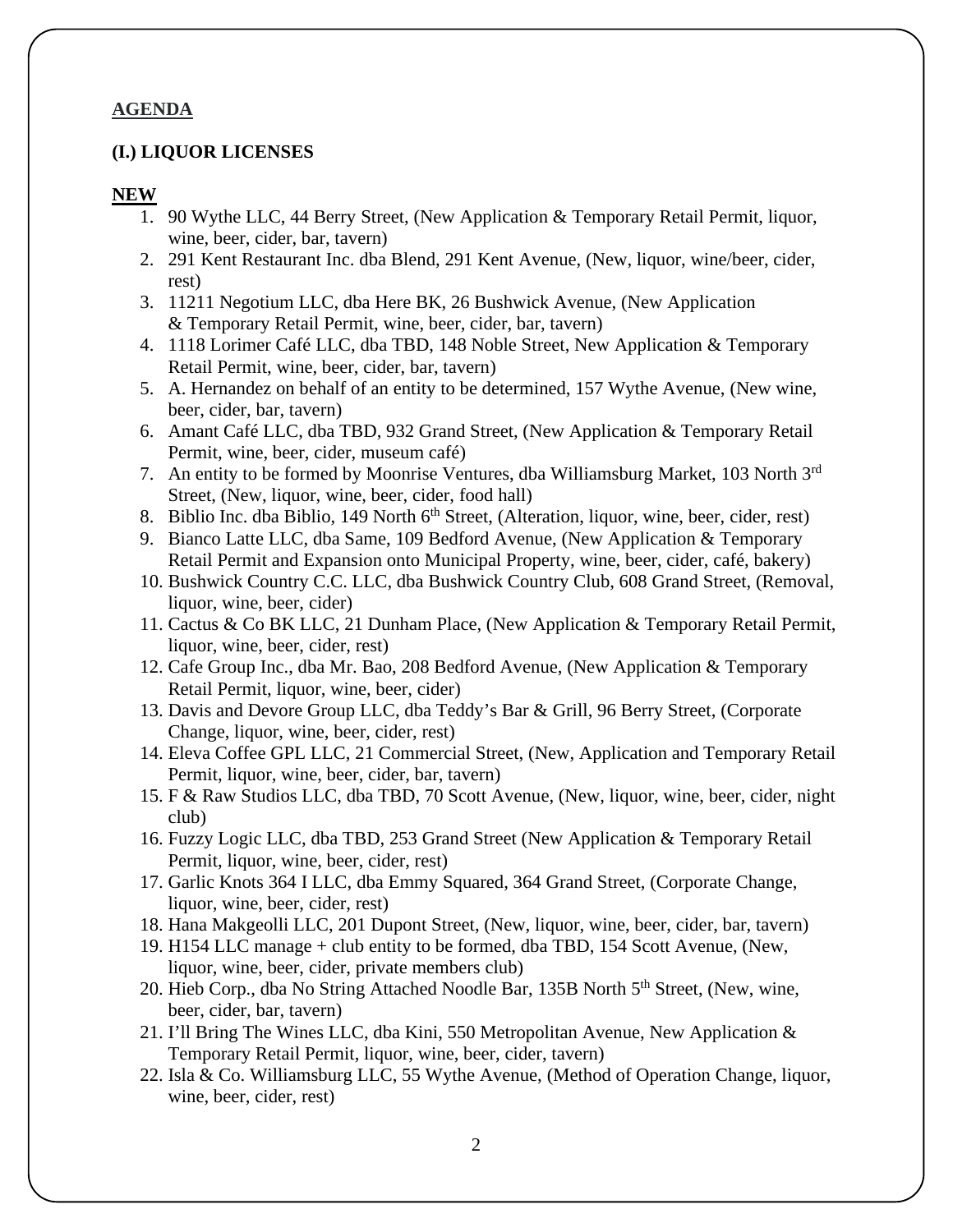- 23. Lambdabk, 1031 Grand Street, (Temporary Retail Permit, liquor, wine, beer, cider, bar, tavern)
- 24. Leo Grandpa Corp, dba Leo, 318 Grand Street, unit 1B and 1C, (New, wine, beer, cider, rest)
- 25. Lil Fambly LLC, dba Santa Fe BK, 178 North 8<sup>th</sup> Street, (Temporary retail Permit, liquor, wine, beer, cider, rest)
- 26. Listening Bar LLC, dba Eavesdrop, 674 Manhattan Avenue, (New Application & Temporary Retail Permit, liquor, wine, beer, cider, bar, tavern)
- 27. Macoletta II LLC, dba Macoletta, 56 North 9<sup>th</sup> Street, (New wine, beer, cider, rest)
- 28. Mayu Restaurant Inc., dba Warique, 181 Graham Avenue, (New Application & Temporary Retail Permit, wine, beer, cider, rest)
- 29. No Aloha Bar LLC, dba No Aloha, 17 Ingraham Street, (Temporary Retail Permit, liquor, wine, beer, cider, bar, tavern)
- 30. North 10<sup>th</sup> Restaurant Company LLC, dba JJ'S, 97 North 10<sup>th</sup> Street, (Corporate Change, liquor, wine, beer, cider, rest)
- 31. Ohka Hospitality INC., dba Lalaon, 22 North 6<sup>th</sup> Street, Space G, (New, liquor, wine, beer, cider, rest)
- 32. Room and Boards LLC, dba TBD, 132 Havemeyer Street, Store #2, (New, wine, beer, cider, bar)
- 33. Tasty Taiwan 2 LLC, dba 886, 1025 Manhattan Avenue, (Temporary Retail Permit, liquor, wine, beer, cider, rest)
- 34. Taqueria El Torito Corp, 32 Varet, (Temporary Permit, liquor, wine, beer, cider)
- 35. Tomato Can Inc., dba TBD, 771 Grand Street, (New, liquor, wine, beer, cider, rest)
- 36. The Black Squirrel Crew LLC, dba 1319099, 25-29 Thames Street, (Method of Operation Change, wine, beer, cider, bar)
- 37. The Black Squirrel Crew LLC, dba 1319099, 25-29 Thames Street, (Method of Operation Change, wine, beer, cider, bar)
- 38. Up 640 LLC, dba Upside Pizza, 640 Manhattan Avenue, (New liquor, wine, beer, wine, beer, cider, bar, tavern (Pizzeria)
- 39. Via Della Fiera 105 Corp., dba Lella Alimentari, 325 Manhattan Avenue, (New, wine, beer, cider, bar, tavern)
- 40. Williamsburg Cinemas LLC, 217 Grand Street, (New, wine, beer, cider, Movie Theater)
- 41. WV D658 LLC, dba Westville, 658 Driggs Avenue, (New. Liquor, wine, beer, cider, rest)
- 42. Yuu New York Inc., dba TBD, 55 Nassau Avenue, (New, liquor, wine, beer, cider, rest)

# **RENEWAL**

- 1. 3 J'S Manuattan Corp., dba Pelicana Chicken, 941 Manhattan Avenue, (Renewal, wine, beer, cider, rest)
- 2.  $4<sup>th</sup>$  Avenue Operating Company Inc., dba East River, 97 South  $6<sup>th</sup>$  Street, (Renewal, liquor, wine, beer, cider)
- 3. 9 Monkeys Inc. dba Brujos Brooklyn Taco Company, 333 Graham Avenue (Renewal, liquor, wine, beer, cider, rest)
- 4. 63 Montrose Avenue LLC, dba The Rosemont, 63 Montrose Avenue, (Renewal, liquor, wine, beer, cider, bar, tavern)